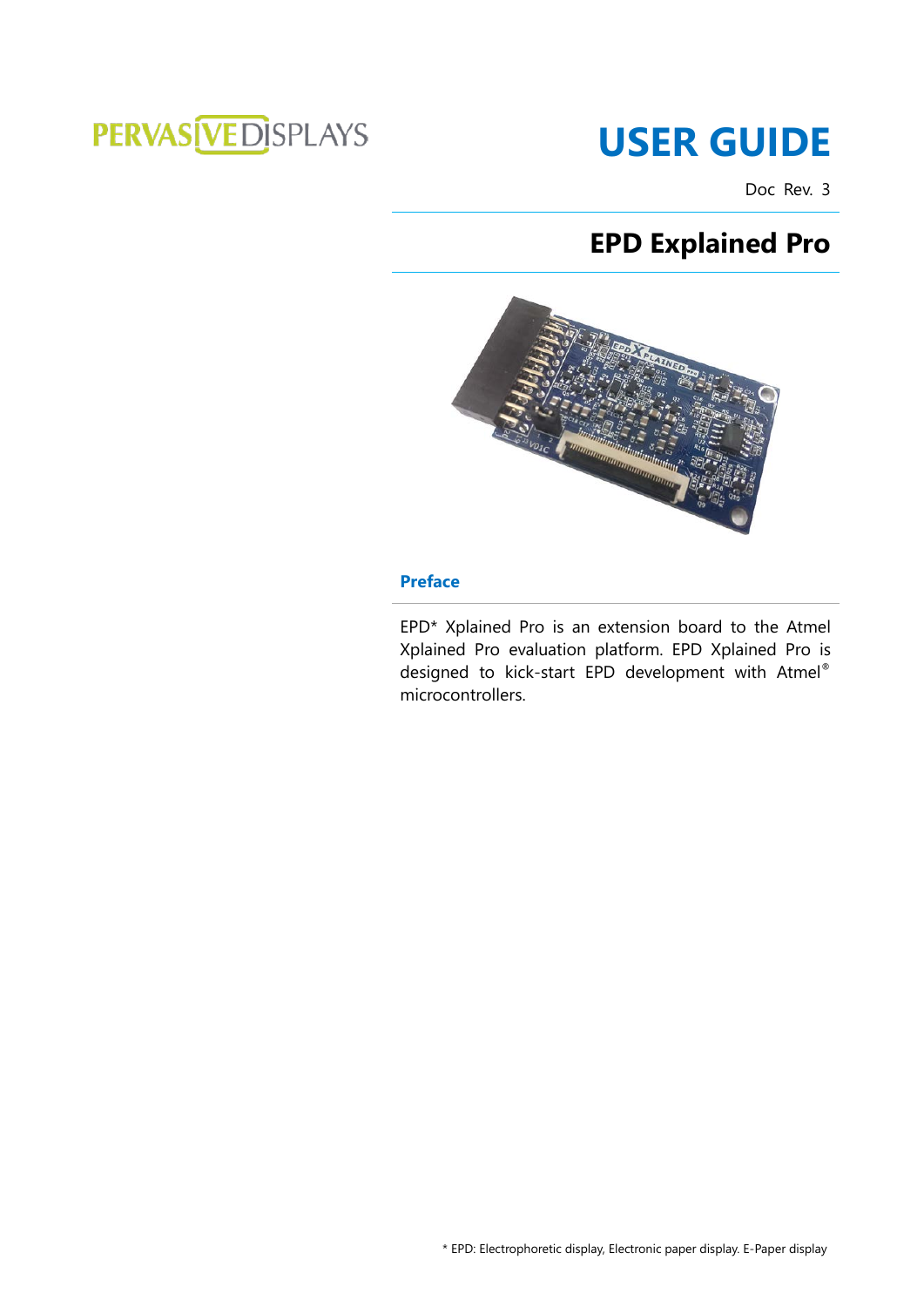# **PERVAS VEDISPLAYS**

## **Table of Contents**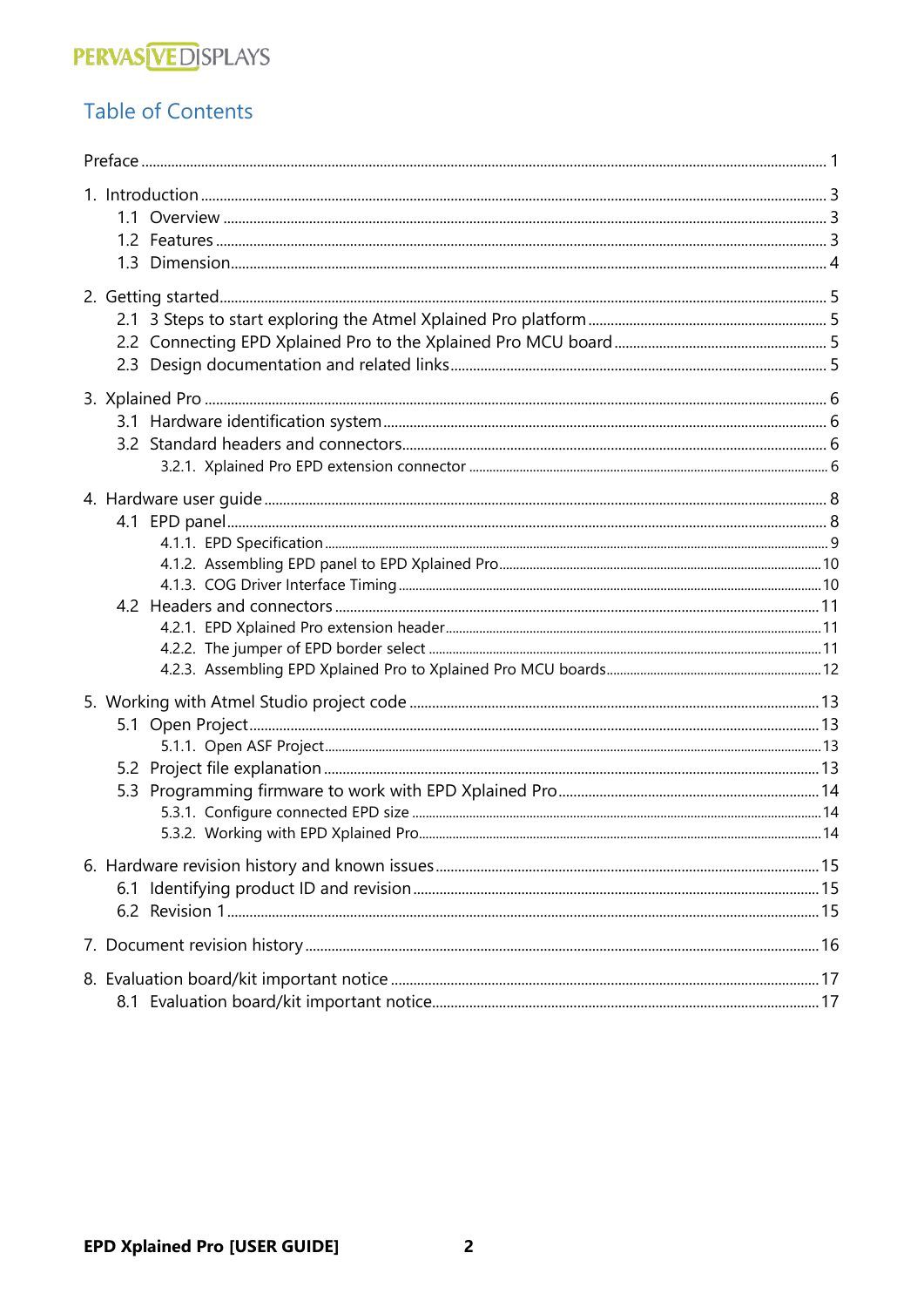### <span id="page-2-0"></span>**1. Introduction**

### <span id="page-2-1"></span>**1.1 Overview**

EPD Xplained Pro is an extension board to the Atmel Xplained Pro evaluation platform. It connects to any Xplained Pro standard extension header on any [Atmel Xplained Pro](http://www.atmel.com/products/microcontrollers/avr/xplainedpro.aspx)  [Evaluation Kits.](http://www.atmel.com/products/microcontrollers/avr/xplainedpro.aspx) The default supported evaluation kits are [SAM4L Xplained Pro](http://www.atmel.com/tools/ATSAM4L-XPRO.aspx) and [SAM D20](http://www.atmel.com/tools/ATSAMD20-XPRO.aspx)  [Xplained Pro.](http://www.atmel.com/tools/ATSAMD20-XPRO.aspx)

There is on board 40 pins FPC connector connects to Pervasive Displays Inc. (PDI)'s E Ink based EPD panels. The driving circuit supports driving PDI's 1.44 inch, 1.9 inch, 2 inch, 2.6 inch and 2.7 inch EPD panels via SPI interface. The sample Atmel Studio ASF project provides open source driving waveform and command interface to update content on EPD panel for developer to start working with EPD application easily.

### **Figure 1.1 EPD Xplained Pro extension board**



### <span id="page-2-2"></span>**1.2 Features**

- Supports driving 1.44", 1.9", 2", 2.6" and 2.7" EPD Panels including Aurora\_Ma and Aurora\_Mb FPL (Front Plane Laminate)
- On board 8M bits serial flash memory and temperature sensor
- On board LDO voltage regulator to 3V for EPD operation
- Open documentation, driving waveform for EPD panel
- Provides Atmel Studio Atmel Software Framework (ASF) project source code
- Xplained Pro hardware identification system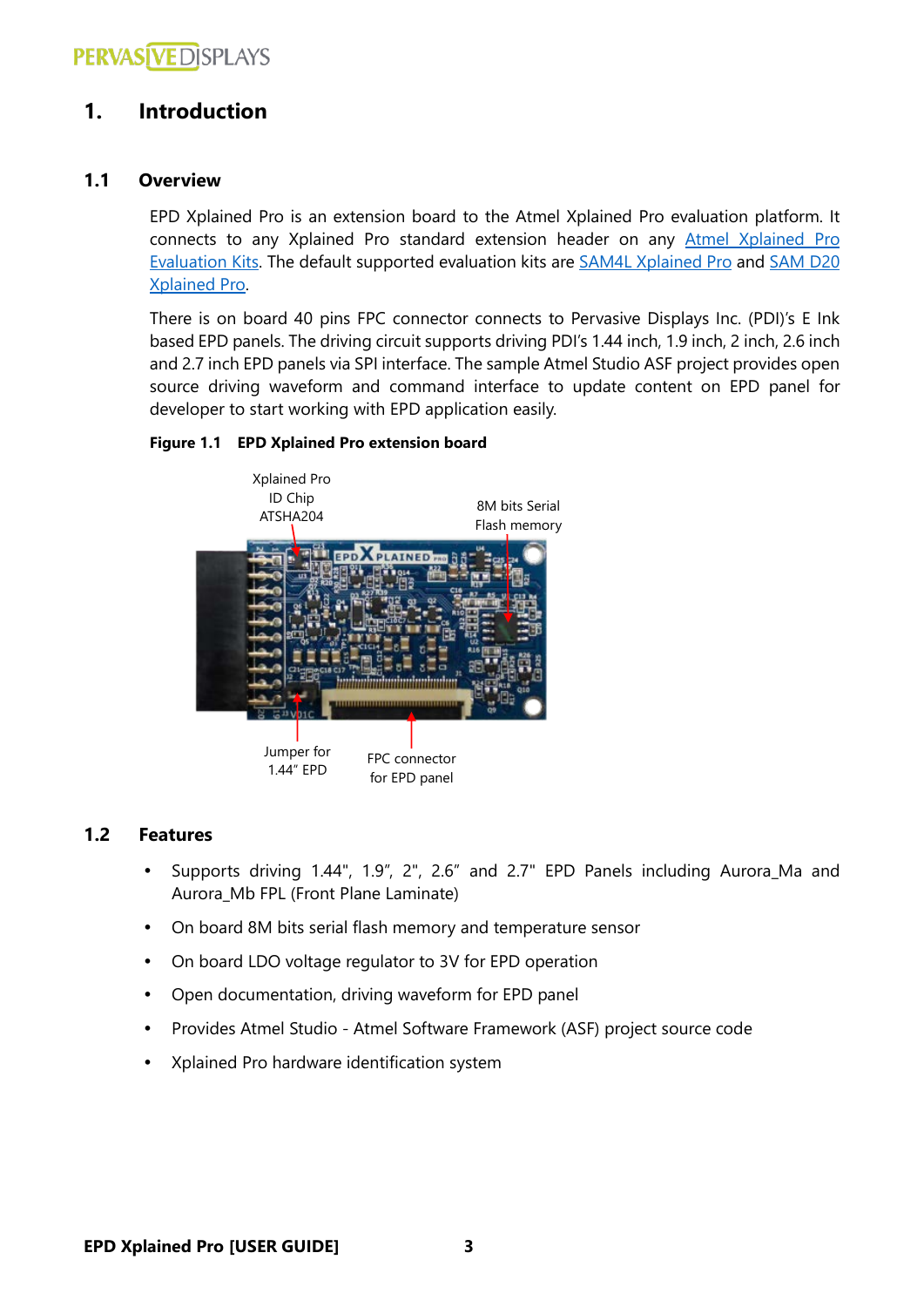

### <span id="page-3-0"></span>**1.3 Dimension**



**Figure 1.2 The dimension of EPD Xplained Pro extension board**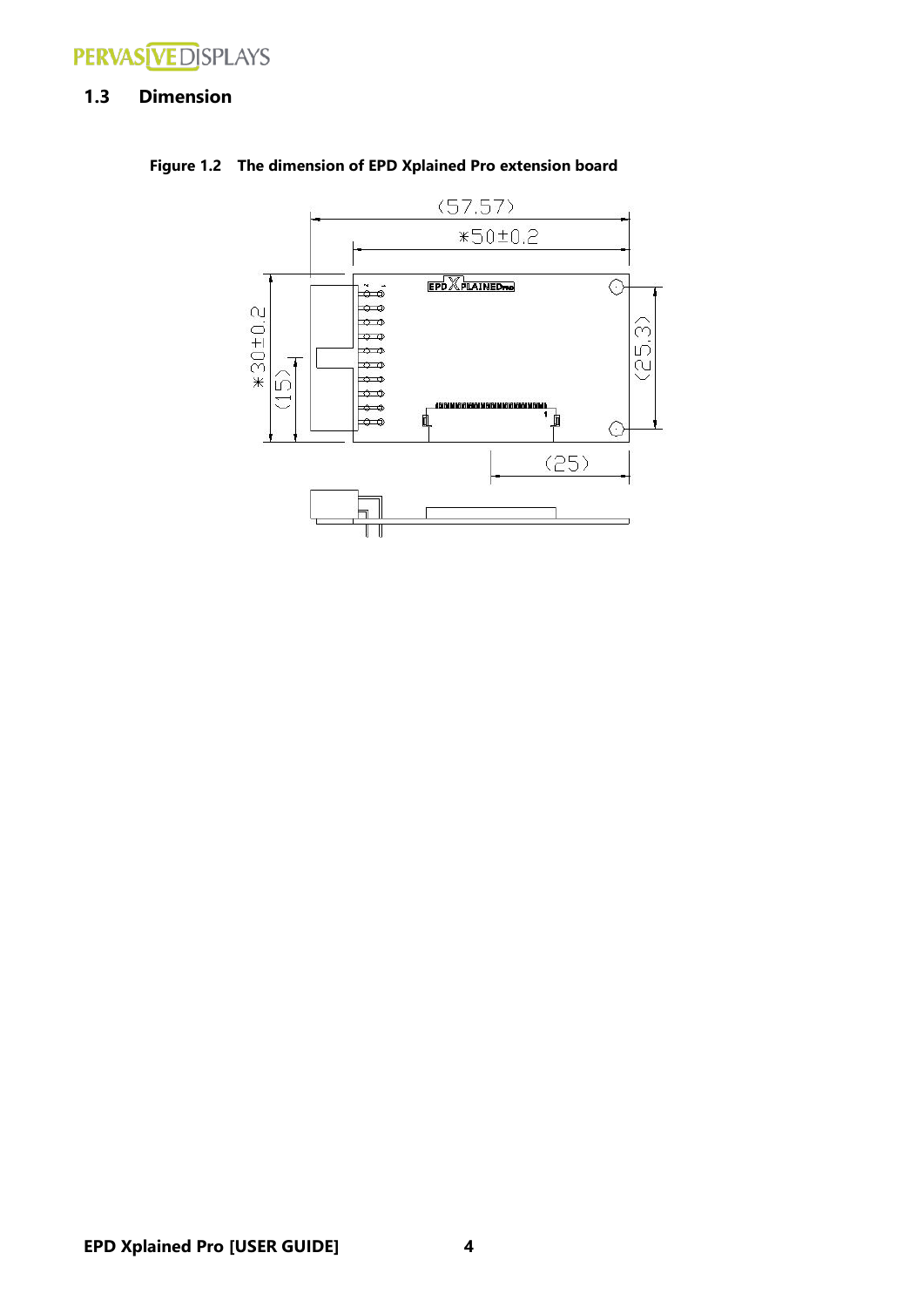### <span id="page-4-0"></span>**2. Getting started**

### <span id="page-4-1"></span>**2.1 3 Steps to start exploring the Atmel Xplained Pro platform**

- 1. Download and install [Atmel Studio.](http://www.atmel.com/microsite/atmel_studio6/default.aspx)
- 2. Launch Atmel Studio.
- 3. Connect EPD Xplained Pro to an Xplained Pro MCU board and connect a USB cable to DEBUG USB port on the Xplained Pro MCU board.

### <span id="page-4-2"></span>**2.2 Connecting EPD Xplained Pro to the Xplained Pro MCU board**

EPD Xplained Pro has been designed to be connected to the Xplained Pro header marked EXT3. The default supported boards are Atmel SAM4L Xplained Pro and SAM D20 Xplained Pro.

Once the Xplained Pro MCU board is powered the green power LED will be lit and Atmel Studio will auto detect which Xplained Pro MCU and extension board that is connected. You will be presented with relevant information like datasheets and kit documentation. You also have the option to launch Atmel Software Framework (ASF) example applications. The target device is programmed and debugged by the on-board Embedded Debugger. No external programmer or debugger tool is needed.

### <span id="page-4-3"></span>**2.3 Design documentation and related links**

You can find the latest update and documents at Atmel and Pervasive Displays website.

Atmel website:<http://www.atmel.com/tools/EPD-XPRO.aspx>

Pervasive Displays website: [http://www.pervasivedisplays.com/kits/epd\\_xpro](http://www.pervasivedisplays.com/kits/epd_xpro)

The following list contains links to the most relevant documents and software for EPD Xplained Pro.

- 1. [Xplained Pro products](http://www.atmel.com/products/microcontrollers/avr/xplainedpro.aspx) Atmel Xplained Pro is a series of small-sized and easy-to-use evaluation kits for 8- and 32-bit Atmel microcontrollers. It consists of a series of low cost MCU boards for evaluation and demonstration of features and capabilities of different MCU families.
- 2. EPD [Xplained Pro User Guide](http://www.pervasivedisplays.com/LiteratureRetrieve.aspx?ID=223488) PDF version of this User Guide.
- 3. EPD [Xplained Pro Design Documentation](http://www.pervasivedisplays.com/LiteratureRetrieve.aspx?ID=196490) Package containing schematics, BOM and Gerber files.
- 4. [Atmel Studio](http://www.atmel.com/microsite/atmel_studio6/default.aspx) Free Atmel IDE for development of C/C++ and assembler code for Atmel microcontrollers.
- <span id="page-4-4"></span>5. [EPD Xplained Pro Atmel Studio ASF source project](http://www.pervasivedisplays.com/LiteratureRetrieve.aspx?ID=223487) – The EPD waveform driving source code for Atmel SAM 4L and SAM D20 Xplained Pro kit.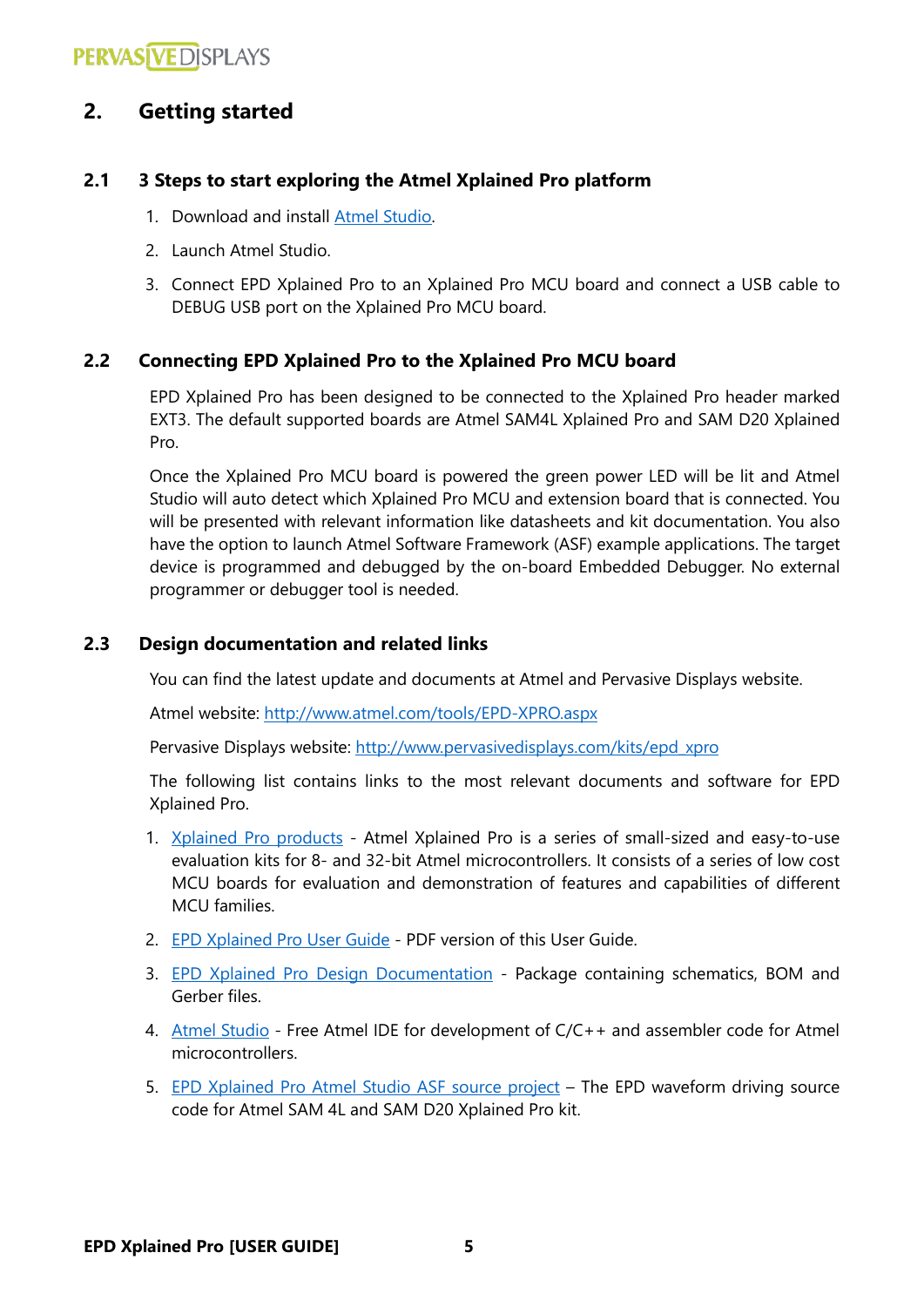### <span id="page-5-0"></span>**3. Xplained Pro**

Xplained Pro is an evaluation platform that provides the full Atmel microcontroller experience. The platform consists of a series of Microcontroller (MCU) boards and extension boards that are integrated with Atmel Studio, have Atmel Software Framework (ASF) drivers and demo code, support data streaming and more.

Xplained Pro MCU boards support a wide range of Xplained Pro extension boards that are connected through a set of standardized headers and connectors. Each extension board has an identification (ID) chip to uniquely identify which boards are mounted on an Xplained Pro MCU board. This information is used to present relevant user guides, application notes, datasheets and example code through Atmel Studio. Available Xplained Pro MCU and extension boards can be purchased in the Atmel Web Store.

### <span id="page-5-1"></span>**3.1 Hardware identification system**

All Xplained Pro compatible extension boards have an Atmel ATSHA204 crypto authentication chip mounted. This chip contains information that identifies the extension with its name and some extra data. When an Xplained Pro extension board is connected to an Xplained Pro MCU board the information is read and sent to Atmel Studio. The Atmel Kits extension, installed with Atmel Studio, will give relevant information, code examples and links to relevant documents. Table 3.1, "Xplained Pro ID chip content" shows the data fields stored in the ID chip with example content.

| <b>Data Field</b>            | Data Type                                   | <b>Example Content</b> |
|------------------------------|---------------------------------------------|------------------------|
| Manufacturer                 | <b>ASCII string</b>                         | Pervasive Displays'\0' |
| <b>Product Name</b>          | EPD Xplained Pro'\0'<br><b>ASCII string</b> |                        |
| <b>Product Revision</b>      | <b>ASCII string</b>                         | $01C' \ 0'$            |
| <b>Product Serial Number</b> | <b>ASCII string</b>                         | XPL-33B6-0321'\0'      |
| Minimum Voltage [mV]         | uint16 t                                    | 3000                   |
| Maximum Voltage [mV]         | uint $16_t$                                 | 5000                   |
| Maximum Current [mA]         | uint16 t                                    | 8                      |

#### **Table 3.1 Xplained Pro ID chip content**

**Note**: To recognize the EPD Xplained Pro and show landing page on Atmel Studio automatically when connecting with Atmel Xplained Pro kit, please install the latest "Atmel Kits" on Atmel Gallery.



**Atmel Kits Atmel (Atmel)** Getting started help for kits provided by Atmel, such as the Xplained Pro series, New

boards in version...

### <span id="page-5-2"></span>**3.2 Standard headers and connectors**

#### <span id="page-5-3"></span>**3.2.1. Xplained Pro EPD extension connector**

All Xplained Pro kits contains one or more dual row, 20 pin, 100 mm and 2.54mm pitch extension headers. Xplained Pro MCU boards have male headers while Xplained Pro extensions have their female counterparts. Note that all pins are not always connected; However, all the connected pins follow the defined pin-out described in Table 3.2, "Standard extension header". The extension headers can be used to connect a wide variety of Xplained Pro extensions to Xplained Pro MCU boards and to access the pins of the target MCU on

#### **EPD Xplained Pro [USER GUIDE] 6**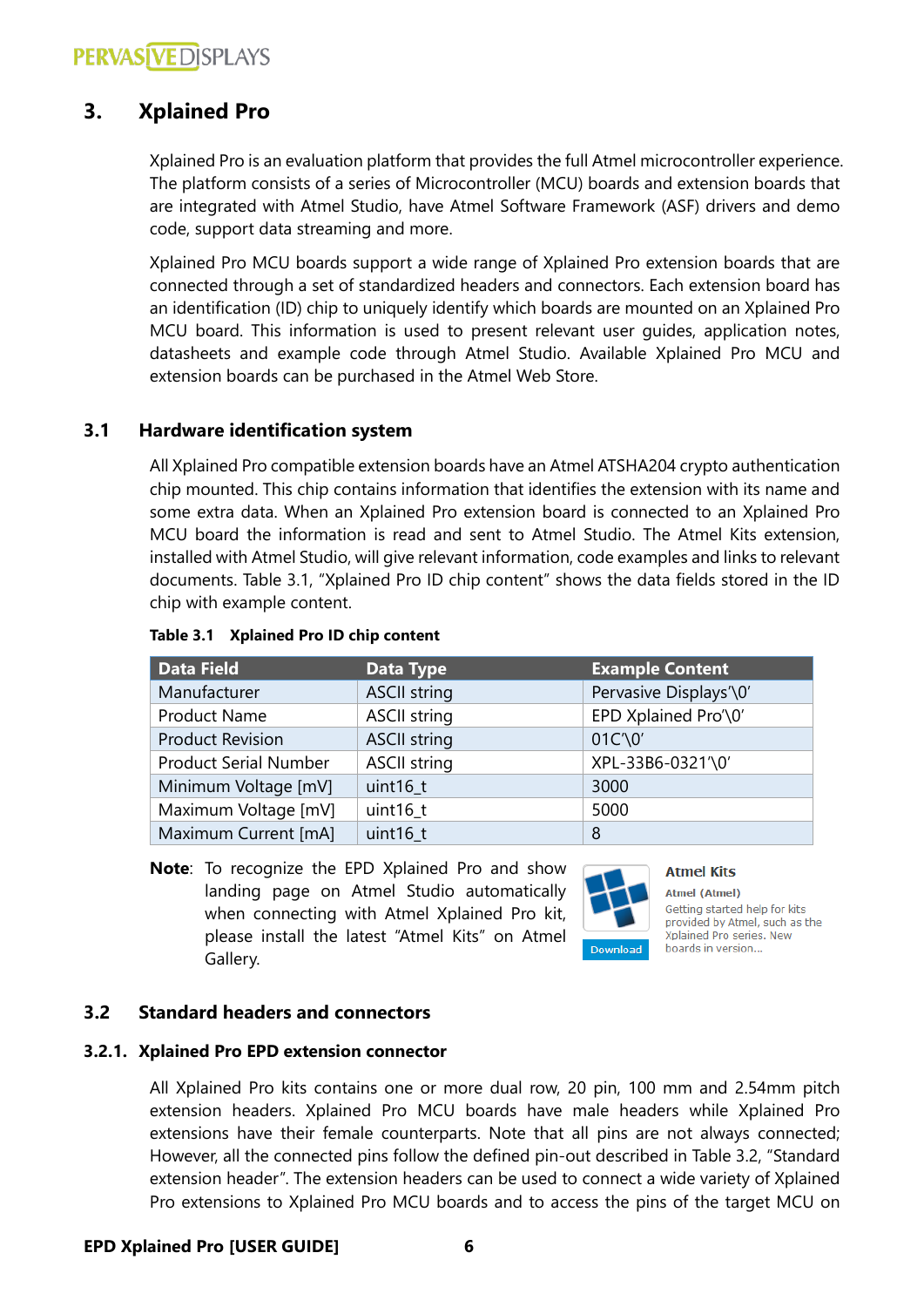

Xplained Pro MCU board directly.

| Pin<br>number  | <b>Name</b>       | <b>Description</b>                                                                            |  |
|----------------|-------------------|-----------------------------------------------------------------------------------------------|--|
| 1              | ID                | Communication line to the ID chip on extension board.                                         |  |
| $\overline{2}$ | <b>GND</b>        | Ground                                                                                        |  |
| $\overline{3}$ | $ADC(+)$          | Analog to digital converter, alternatively positive part of<br>differential ADC               |  |
| 4              | $ADC(-)$          | Analog to digital converter, alternatively negative part of<br>differential ADC               |  |
| 5              | GPIO1             | General purpose IO                                                                            |  |
| 6              | GPIO <sub>2</sub> | General purpose IO                                                                            |  |
| $\overline{7}$ | $PWM(+)$          | Pulse width modulation,<br>alternatively positive<br>part of<br>differential PWM              |  |
| 8              | $PWM(-)$          | Pulse width modulation, alternatively positive part of<br>differential PWM                    |  |
| 9              | IRQ/GPIO          | Interrupt request line and/or general purpose IO.                                             |  |
| 10             | SPI_SS_B/GPIO     | Slave select for SPI and/or general purpose IO.                                               |  |
| 11             | <b>TWI SDA</b>    | Data line for two wire interface. Always implemented, bus<br>type.                            |  |
| 12             | TWI_SCL           | Clock line for two wire interface. Always implemented, bus<br>type.                           |  |
| 13             | USART_RX          | Receiver line of Universal Synchronous and Asynchronous<br>serial Receiver and Transmitter    |  |
| 14             | USART_TX          | Transmitter line of Universal Synchronous and Asynchronous<br>serial Receiver and Transmitter |  |
| 15             | SPI_SS_A          | Slave select for SPI. Should be unique if possible.                                           |  |
| 16             | <b>SPI_MOSI</b>   | Master out slave in line of Serial peripheral interface. Always<br>implemented, bus type      |  |
| 17             | SPI_MISO          | Master in slave out line of Serial peripheral interface. Always<br>implemented, bus type      |  |
| 18             | SPI_SCK           | Clock for Serial peripheral interface. Always implemented,<br>bus type                        |  |
| 19             | <b>GND</b>        | Ground                                                                                        |  |
| 20             | <b>VCC</b>        | Power for extension board                                                                     |  |

### **Table 3.2 Standard extension header**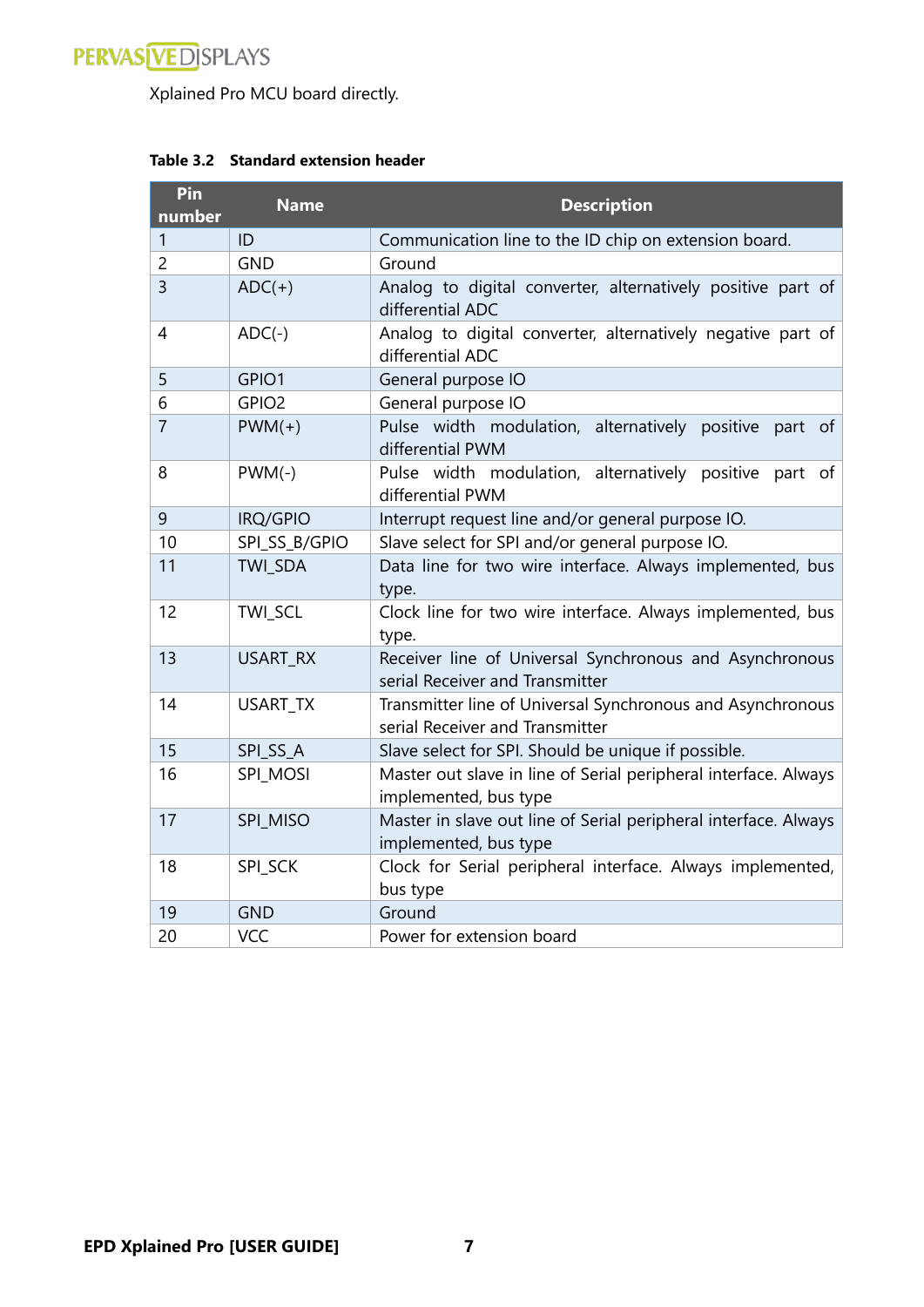### <span id="page-7-0"></span>**4. Hardware user guide**

### <span id="page-7-1"></span>**4.1 EPD panel**

EPD Xplained Pro features 1.44 inch, 1.9 inch, 2 inch, 2.6 inch and 2.7 inch EPD panels made by Pervasive Displays Inc. which supports the FPL film type "Aurora". For more EPD product specification, visit <http://www.pervasivedisplays.com/products/panels>



For how to recognize the material of your display by the rear labels, please visit [this webpage.](http://www.pervasivedisplays.com/products/label_info)

#### **Figure 4.1 EPD panels**



COG (chip on glass) is the driver IC for display construction where the row and column drivers are mounted directly to the glass substrate to drive TFT.

| <b>Size</b> | <b>PDI Model Name</b><br><b>Material Film</b> |                 |
|-------------|-----------------------------------------------|-----------------|
|             | E1144CS021                                    | Aurora Mb(V231) |
| 1.44''      | EK014BS011                                    | Aurora Ma(V230) |
| 1.9''       | E1190CS021                                    | Aurora Mb(V231) |
| 2.0"        | E1200CS021                                    | Aurora Mb(V231) |
|             | EG020BS011                                    | Aurora Ma(V230) |
| 2.6''       | E1260CS021                                    | Aurora Mb(V231) |
| 2 7"        | E1271CS021                                    | Aurora Mb(V231) |
|             | EM027BS013                                    | Aurora Ma(V230) |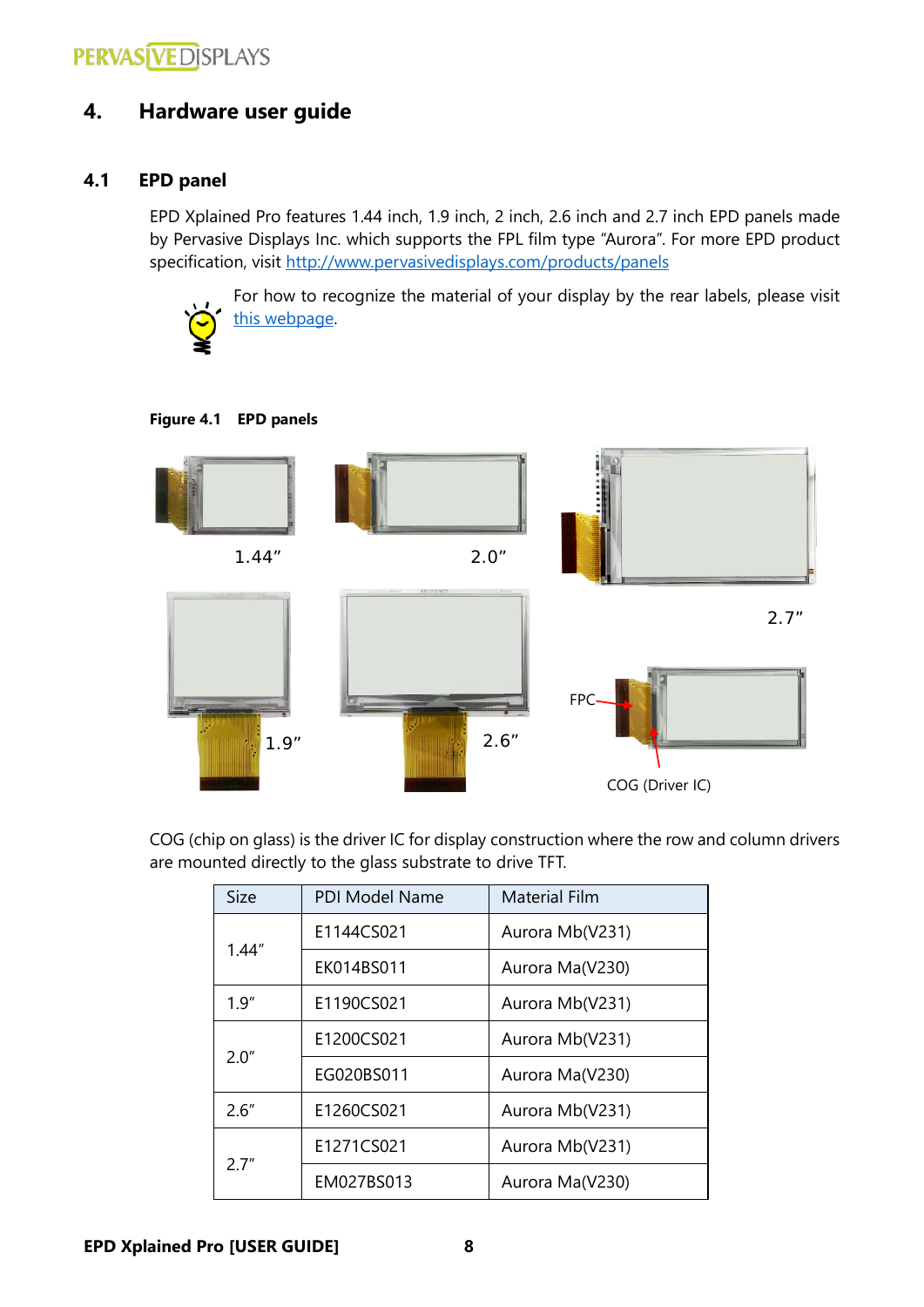# **PERVAS VEDISPLAYS**

### <span id="page-8-0"></span>**4.1.1. EPD Specification**

### **Table 4.1 EPD panel specification**

| <b>Item</b>            | <b>Specification</b> |               |                      |
|------------------------|----------------------|---------------|----------------------|
| EPD Size (inch)        | 1.44                 |               | 2.7                  |
| Outline Dimension (mm) | 40.512*28.90*1.00    | 57*28.80*1.00 | 70.42*45.80*1.00     |
| Active Area (mm)       | 29.312 * 21.984      | 45.8 * 21.984 | 57.288 * 38.192      |
| Pixel Number (pixel)   | $128 * 96$           | $200 * 96$    | $264 * 176$          |
| Pixel Pitch (mm) (dpi) | $0.229 * 0.229(111)$ |               | $0.217 * 0.217(117)$ |
| Digital Power(VDD/VCC) | 3.0V                 |               |                      |
| Pixel Arrangement      | Vertical stripe      |               |                      |
| <b>Display Colors</b>  | Black/White          |               |                      |

Visi[t www.pervasivedisplays.com/products/panels](http://www.pervasivedisplays.com/products/panels) for more details on EPD panel specification.

User can recognize the FPL version by the model name at [this webpage.](http://www.pervasivedisplays.com/products/label_info)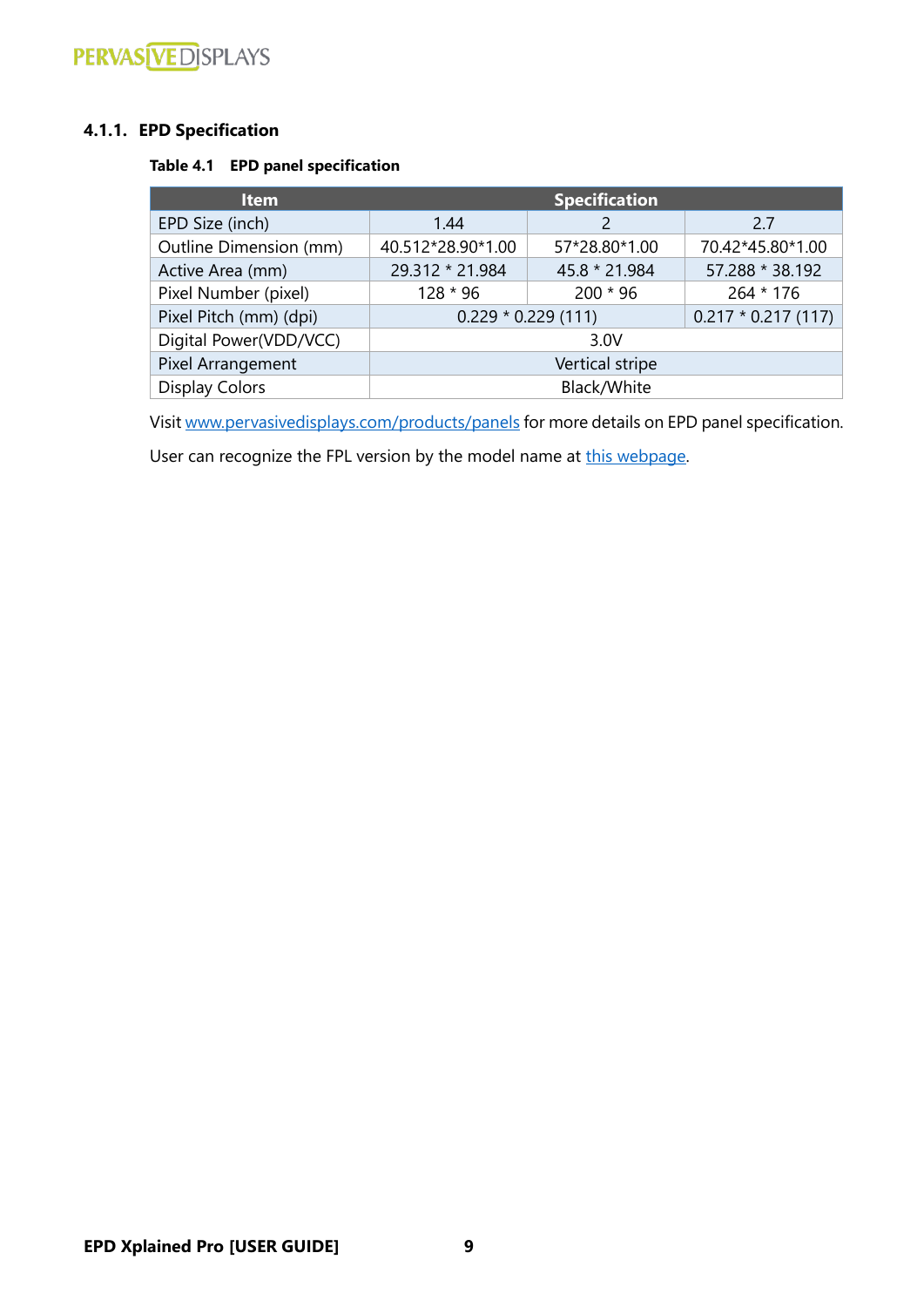# **PERVASIVEDISPLAYS**

### <span id="page-9-0"></span>**4.1.2. Assembling EPD panel to EPD Xplained Pro**

**Figure 4.2 Assembling EPD panel**



### <span id="page-9-1"></span>**4.1.3. COG Driver Interface Timing**

For driving PDI's small size EPDs above, user can refer to the "COG Driver Interface Timing" document (hereinafter COG Document). It explains the driving process of COG driver of EPD for a MCU based solution.

- The G2 COG document number with Aurora\_Ma is 4P015-00. [Download URL](http://www.pervasivedisplays.com/LiteratureRetrieve.aspx?ID=198794)
- The G2 COG document number with Aurora\_Mb is 4P018-00. [Download URL](http://www.pervasivedisplays.com/LiteratureRetrieve.aspx?ID=220873)
- The waveform driving source code is provided and opened. [Download URL](http://www.pervasivedisplays.com/LiteratureRetrieve.aspx?ID=223487) We need this project file to work with EPD Xplained Pro kit.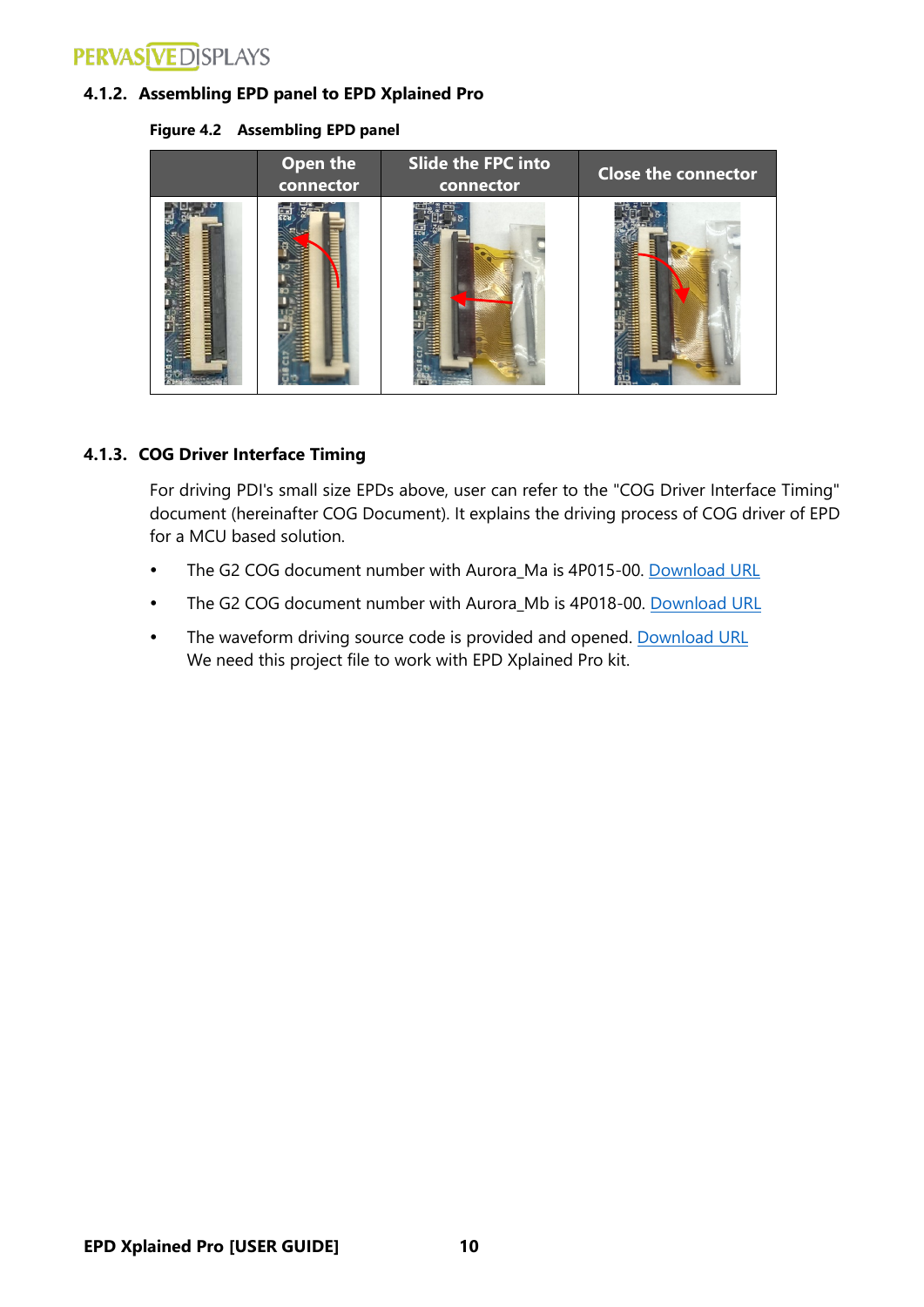# **PERVASÍVE DISPLAYS**

### <span id="page-10-0"></span>**4.2 Headers and connectors**

### <span id="page-10-1"></span>**4.2.1. EPD Xplained Pro extension header**

EPD Xplained Pro implements one Xplained Pro Standard Extension Header marked with EXT3 in silkscreen. This header makes it possible to connect the board to any Xplained Pro MCU board. The pin-out definition for the extension header can be seen in Table 4.1, "EPD Xplained Pro extension header".

| Pin on<br>EXT3 | <b>Function</b> | <b>Description</b>                                             |
|----------------|-----------------|----------------------------------------------------------------|
| 1              | ID              | Communication line to the ID chip on extension board.          |
| 2              | <b>GND</b>      | Ground                                                         |
| 3              | Temperature     | On board temperature sensor output (ADC)                       |
| 4              | Border_Control  | Border control pin (GPIO)                                      |
| 5              | Discharge       | EPD discharge when EPD power off (GPIO)                        |
| 6              | /Reset          | Reset signal. Low enable (GPIO)                                |
| 7              | <b>PWM</b>      | Pulse width modulation. Square wave when EPD power on<br>(PWM) |
| 8              | Panel_On        | COG driver power control pin (GPIO)                            |
| 9              | <b>Busy</b>     | COG busy pin (GPIO)                                            |
| 10             | Flash_CS        | On board flash chip select (GPIO)                              |
| $11 - 14$      |                 |                                                                |
| 15             | /EPD_CS         | Chip Select. Low enable (GPIO)                                 |
| 16             | SPI_MOSI        | Serial input from host MCU to EPD                              |
| 17             | SPI MISO        | Serial output from EPD to host MCU                             |
| 18             | SPI_SCLK        | Clock for SPI                                                  |
| 19             | <b>GND</b>      | Ground                                                         |
| 20             | <b>VCC</b>      | Target supply voltage                                          |

|  | Table 4.2 EPD Xplained Pro extension header |  |  |  |
|--|---------------------------------------------|--|--|--|
|--|---------------------------------------------|--|--|--|

### <span id="page-10-2"></span>**4.2.2. The jumper of EPD border select**

There is a jumper J2 arranged on EPD Xplained Pro board. Around the active area of the EPD is a 0.5mm width blank area called the border. The J2 jumper is special used for 1.44" and 2" EPD to clear its border area per each update screen. When using 1.44" or 2" EPD with EPD Xplained Pro board, the J2 jumper must be closed, otherwise the border area will getting barker after several updates.

**Note**: Although the silkscreen was printed "EPD1.44\_BORDER\_SELECT", but this jumper is now for 2" and 1.44" EPD.

**Table 4.3 J2 jumper setting for EPD border select**

|           | ⊦1.44″ or 2″ | , 1.9″, 2.6″, 2 <u>.7″</u> |
|-----------|--------------|----------------------------|
| J2 jumper | Close        | Open                       |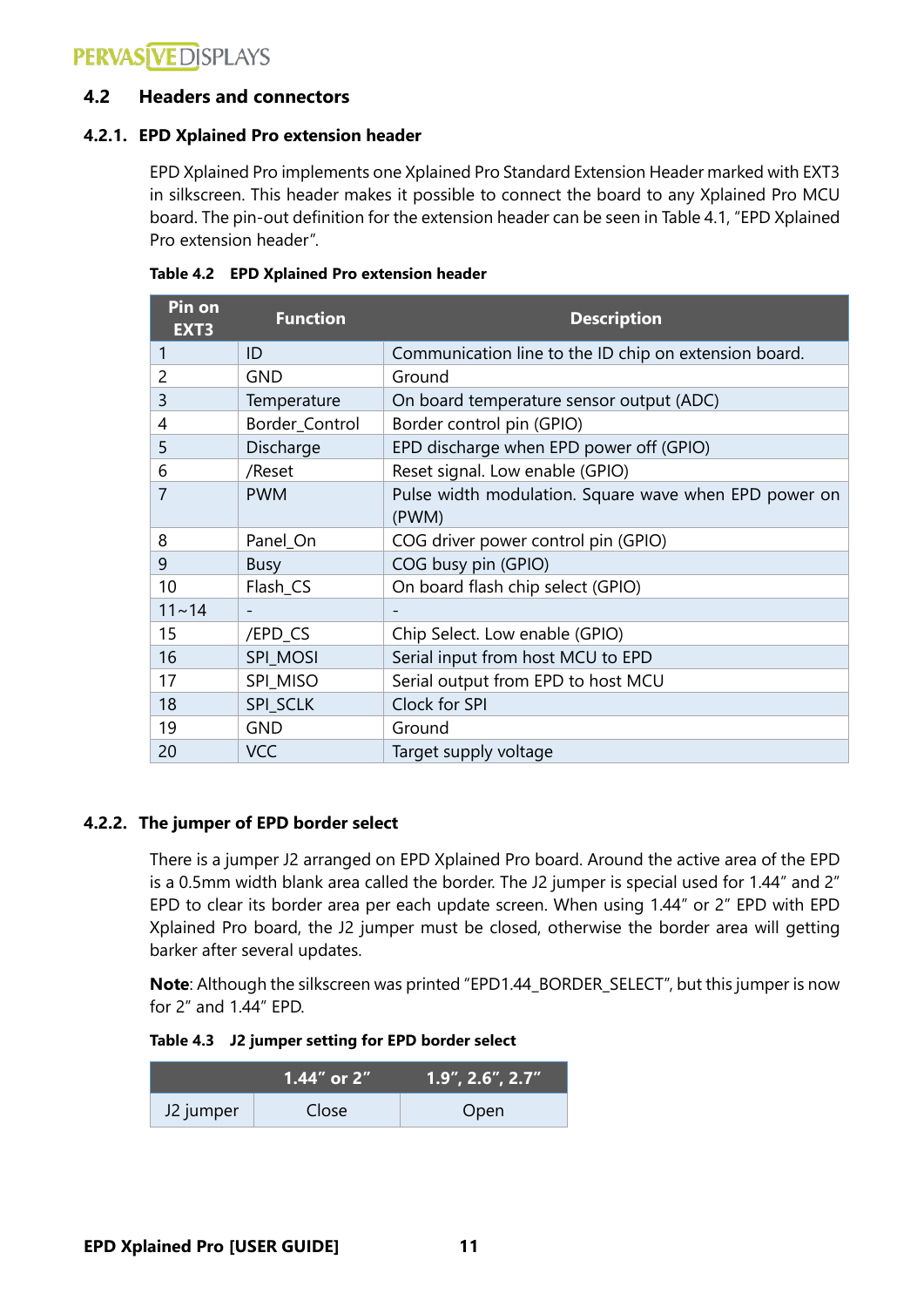# **PERVAS VEDISPLAYS**

### <span id="page-11-0"></span>**4.2.3. Assembling EPD Xplained Pro to Xplained Pro MCU boards**

Align with the 20 pins connector of EPD Xplained Pro board to connect with the EXT3 header of Xplained Pro MCU board. The connected structure likes the figure below.



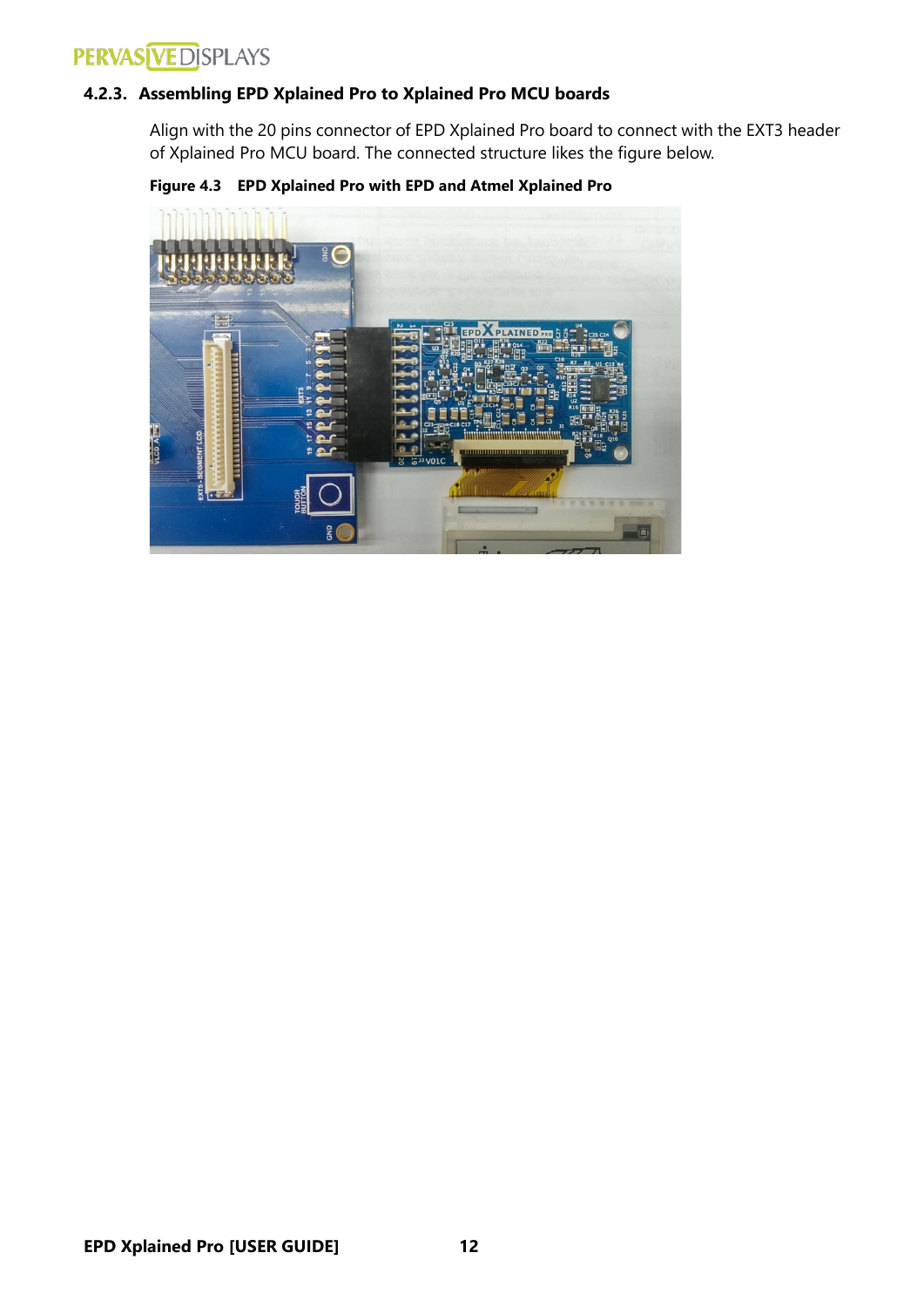### <span id="page-12-0"></span>**5. Working with Atmel Studio project code**

### <span id="page-12-1"></span>**5.1 Open Project**

You can download the ASF project fro[m \[5\].](#page-4-4) For how to install new extensions in Atmel Studio, please refer to this [link.](http://www.atmel.no/webdoc/atmelstudio/atmelstudio.AVRStudio.Extending.Installing.html)

### <span id="page-12-2"></span>**5.1.1. Open ASF Project**

Extract the project if it was compressed as RAR file format. Double click on the "Atmel EPD Xplained Pro.atsln" to launch EPD Xplained Pro project.

### <span id="page-12-3"></span>**5.2 Project file explanation**

#### **Table 5.1 The file structure of Atmel Studio project of EPD Xplained Pro**

| <b>Folder/File</b>                                           | <b>Description</b>                                                                                                                                                                                             |
|--------------------------------------------------------------|----------------------------------------------------------------------------------------------------------------------------------------------------------------------------------------------------------------|
| [src]                                                        | All of the source code files including Atmel® Software<br>Framework (ASF) library                                                                                                                              |
| - main.c                                                     | The entrance main.c file including quick start guide                                                                                                                                                           |
| - image_data.*                                               | It defines the image arrays of each EPD size                                                                                                                                                                   |
| - [config]/conf_EPD                                          | The EPD configurations.<br>· GX_Aurora_Mx: defines which COG<br>driving<br>waveform model will be used<br>• COG_SPI_baudrate: SPI speed                                                                        |
| \ASF\sam\components\display\<br>Pervasive_Displays_small_EPD | The EPD driving source code                                                                                                                                                                                    |
| - EPD_hardware_driver.*                                      | hardware<br>initialization<br>Most of<br>the COG<br>and<br>configuration. The provided settings and functions are<br>Timer, SPI, PWM, temperature, GPIO pins configuration<br>and EPD hardware initialization. |
| - COG_FPL.h                                                  | The definitions of COG driving data and process                                                                                                                                                                |
| - EPD_interface.*                                            | The application interface for external function to work<br>with EPD                                                                                                                                            |
| $-$ [COG_FPL]                                                | Each COG driving file presents the different waveform<br>driving processes of COG and updating stages under<br>this folder. There are [G1_Aurora_Mb], [G2_Aurora_Ma]<br>and [G2_Aurora_Mb]                     |
| [doc]                                                        | There are three documents in this folder:<br>- EPD Xplained Pro User Guide_rev3.pdf (this file)<br>- EPD Xplained Pro-V01C-BOM.xlsx<br>- EPD Xplained Pro-V01C-Schematic.pdf                                   |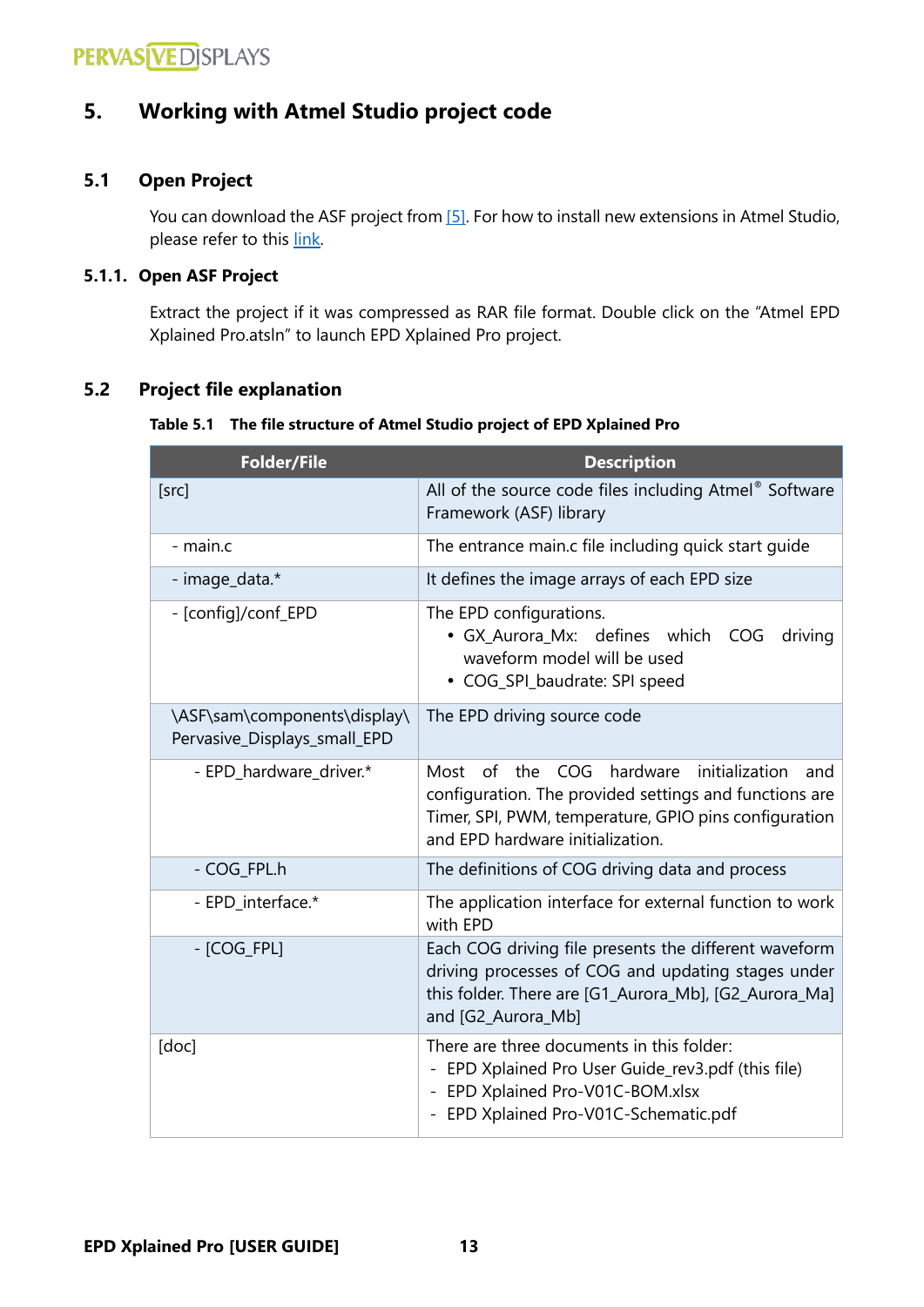# **PERVASÍVE DÍSPLAYS**

### <span id="page-13-0"></span>**5.3 Programming firmware to work with EPD Xplained Pro**

### <span id="page-13-1"></span>**5.3.1. Configure connected EPD size**

Load the EPD Xplained Pro ASF project. The solution name is Atmel EPD Xplained Pro.atsln

Before programming firmware onto the MCU of Atmel Xplained Pro kit, user should make sure the definition of EPD size and COG/FPL version in project code is same as the connected EPD panel. To do this:

- Find #define Gx Aurora Mx in "conf EPD.h" file. Change to the correct type of EPD you are connecting.
- Change the USE\_EPDXXX to the correct size.
- Close the J2 jumper on board if you are connecting with 1.44" or 2"

### <span id="page-13-2"></span>**5.3.2. Working with EPD Xplained Pro**

- 1. When you connect the Atmel Xplained Pro kit with your computer via USB port, the Atmel MCU Xplained Pro kit will be recognized and show its landing page on Atmel Studio. Information about connected EPD Xplained Pro extension board via EXT header will also appear in the Atmel Kits window.
- 2. Click the button  $\frac{|\mathbf{v}_\mathbf{I}|}{|\mathbf{v}_\mathbf{I}|}$  "Start Debugging and Break" to start programming the firmware to the MCU of Xplained Pro kit.
- 3. Once building successfully without errors, you will see two images change on EPD panel alternately.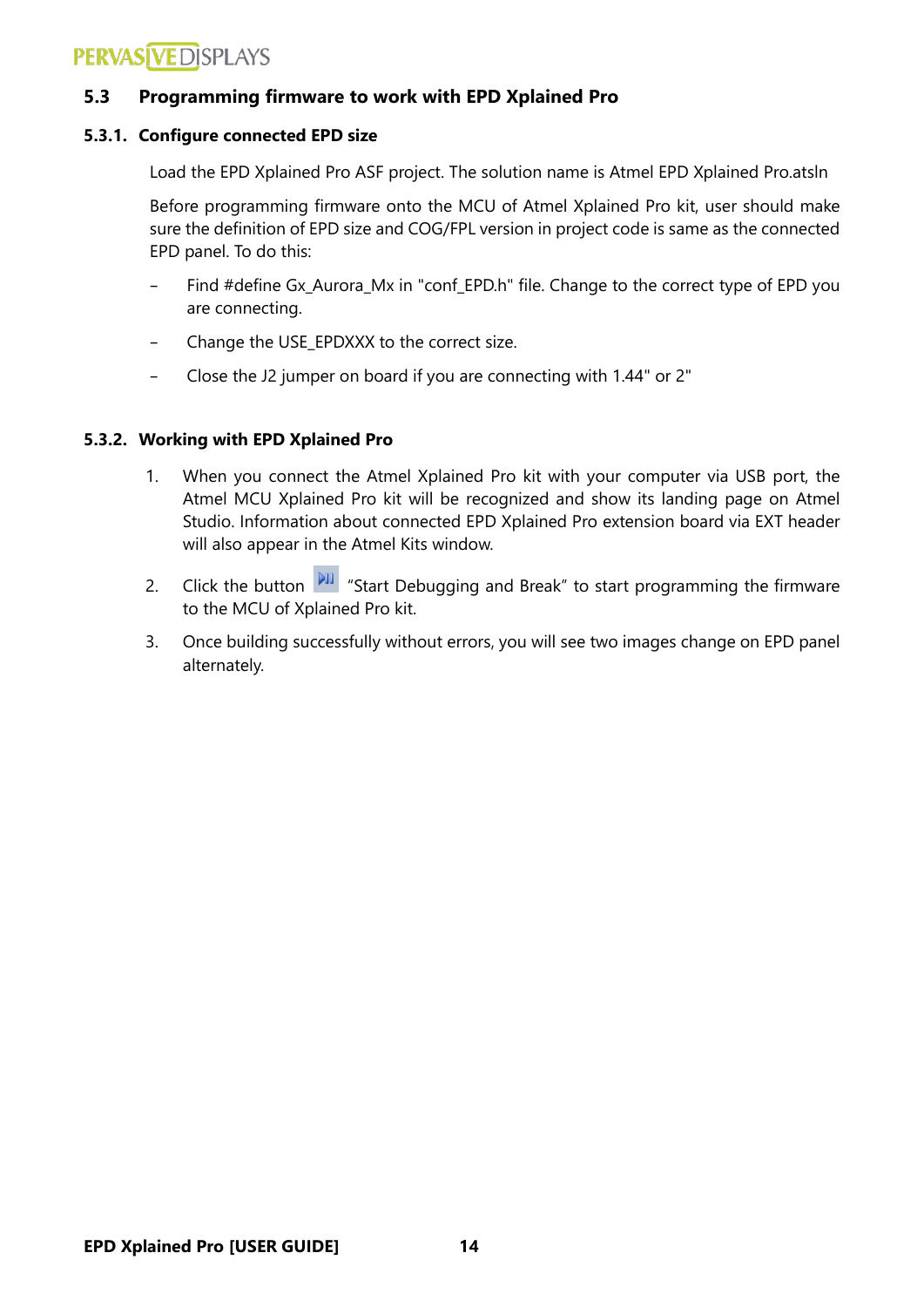### <span id="page-14-0"></span>**6. Hardware revision history and known issues**

### <span id="page-14-1"></span>**6.1 Identifying product ID and revision**

The revision and product identifier of EPD Xplained Pro boards can be found on the front side of the PCB. It always shows on the left bottom side as Vnnx type where nn is version number and x is subedition, e.g V01C

By connecting an Xplained Pro MCU board to a computer with Atmel Studio running, an information window will pop up. The first 6 digits of the serial number, which is listed under kit details, contain the product identifier and revision. Information about connected Xplained Pro extension boards will also appear in the Atmel Kits window.

There is a serial number for each PCBA can be found on the bottom side of the PCB printed on a sticker in plain text as "XPL-3ymd-ssss" format with barcode (code128).

The serial number string has the following format:

```
"XPL-3ymd-ssss"
y = the last digit of manufacturing year, 2013=3, 2020=A
m = the manufacturing month, 1=1, 10=A, 12=C
d = the manufacturing day, 1=1, 10=A, 31=X
s = serial number
```
### <span id="page-14-2"></span>**6.2 Revision 1**

Revision 01 of EPD Xplained Pro is the initial released version. There are no known issues.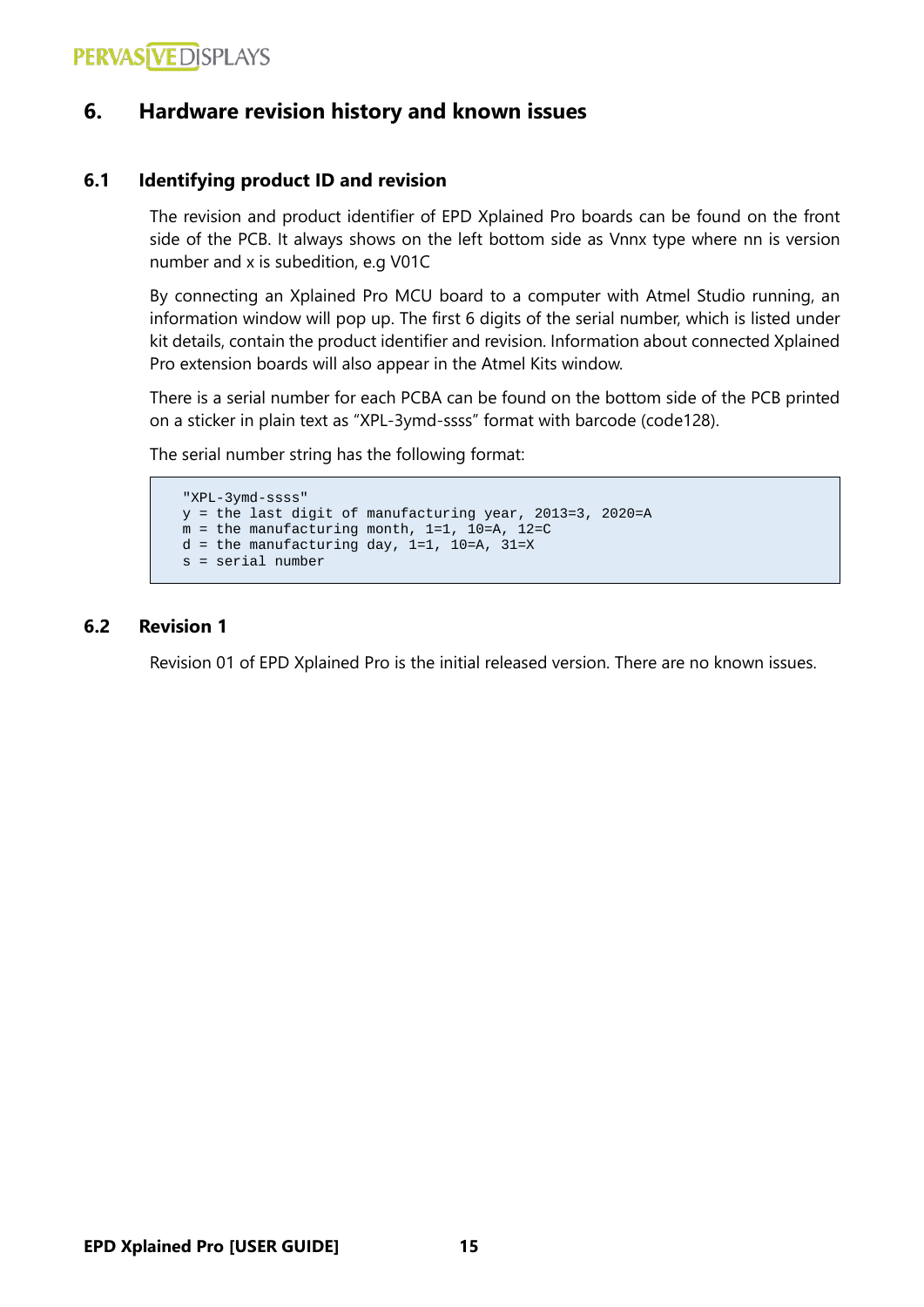

# <span id="page-15-0"></span>**7. Document revision history**

| Rev.           | <b>Date</b>  | <b>Comment</b>                                                                                                                                                                                                                                                                                                                                                                                                                                                                                     |
|----------------|--------------|----------------------------------------------------------------------------------------------------------------------------------------------------------------------------------------------------------------------------------------------------------------------------------------------------------------------------------------------------------------------------------------------------------------------------------------------------------------------------------------------------|
|                | 14 Jan, 2014 | First release                                                                                                                                                                                                                                                                                                                                                                                                                                                                                      |
| $\overline{2}$ | 29 Jan, 2014 | Support driving V230 G2 EPD. Modified configurations, product and<br>jumper setting.                                                                                                                                                                                                                                                                                                                                                                                                               |
| 3              | 31 Mar, 2015 | - Support driving V231 G2 EPD.<br>- Support $1.9''$ and $2.6''$ .<br>- Change naming convention: V230=G2_Aurora_Ma,<br>V231=G2_Aurora_Mb or G1_Aurora_Mb<br>- Add driving waveform of Aurora_Mb and Aurora_Ma (100%<br>compatible with EPD Xplained Pro extension board)<br>- Move all configurations to conf_EPD.h<br>- Move original EPD_hardware_GPIO.* into EPD_hardware_driver.*<br>- Rename original EPD_controller.* as EPD_interface.*. Some functions<br>were moved to EPD_Gx_Aurora_Mx.c |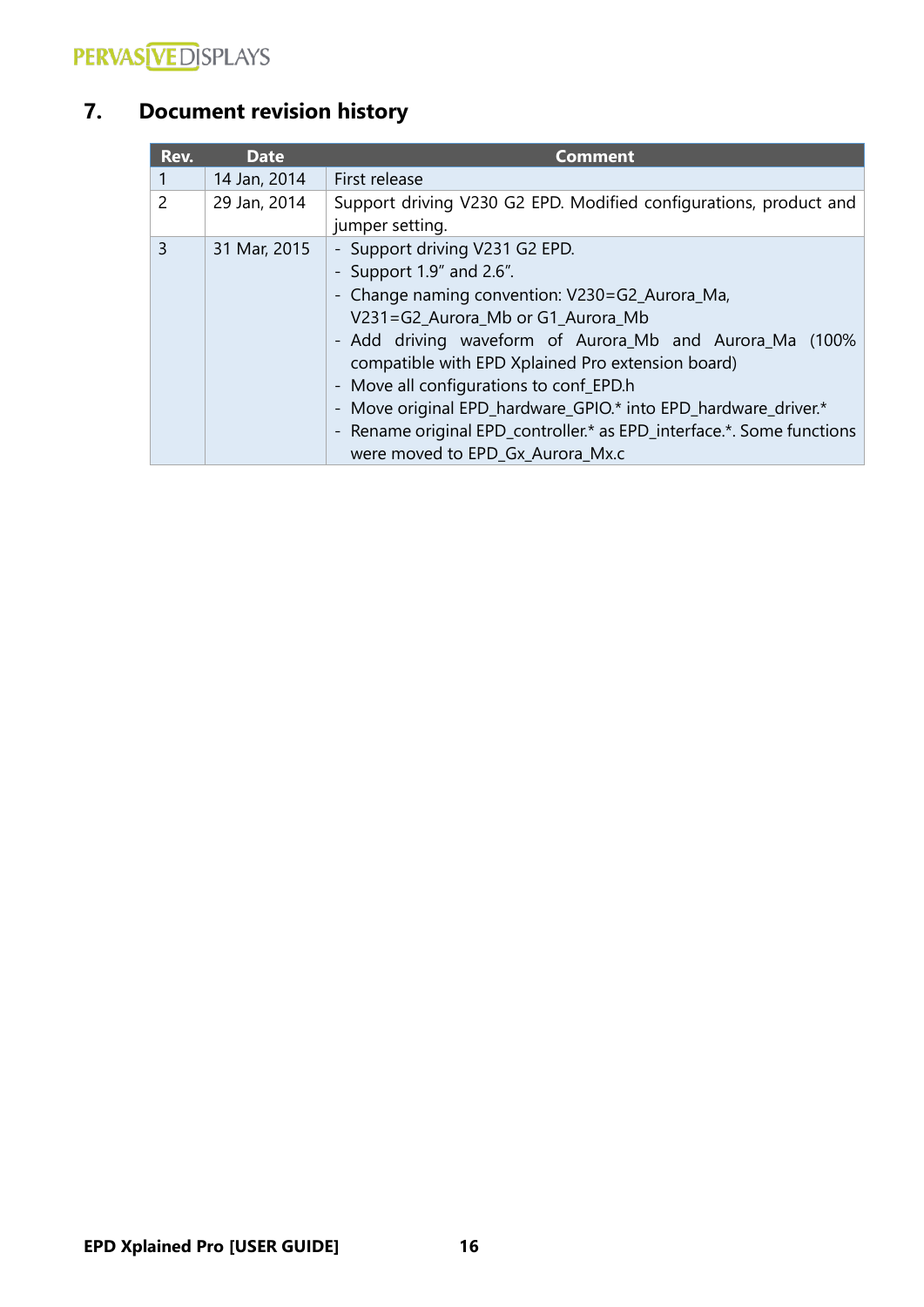### <span id="page-16-0"></span>**8. Evaluation board/kit important notice**

### <span id="page-16-1"></span>**8.1 Evaluation board/kit important notice**

This evaluation board/kit is intended for use **for FURTHER ENGINEERING, DEVELOPMENT, DEMONSTRATION, OR EVALUATION PURPOSES ONLY**. It is not a finished product and may not (yet) comply with some or any technical or legal requirements that are applicable to finished products, including, without limitation, directives regarding electromagnetic compatibility, recycling (WEEE), FCC, CE or UL (except as may be otherwise noted on the board/kit). Pervasive Displays (PDi) supplied this board/kit "AS IS," without any warranties, with all faults, at the buyer's and further users' sole risk. The user assumes all responsibility and liability for proper and safe handling of the goods. Further, the user indemnifies PDi from all claims arising from the handling or use of the goods. Due to the open construction of the product, it is the user's responsibility to take any and all appropriate precautions with regard to electrostatic discharge and any other technical or legal concerns.

EXCEPT TO THE EXTENT OF THE INDEMNITY SET FORTH ABOVE, NEITHER USER NOR PDI SHALL BE LIABLE TO EACH OTHER FOR ANY INDIRECT, SPECIAL, INCIDENTAL, OR CONSEQUENTIAL DAMAGES.

No license is granted under any patent right or other intellectual property right of PDi covering or relating to any machine, process, or combination in which such PDi products or services might be or are used.